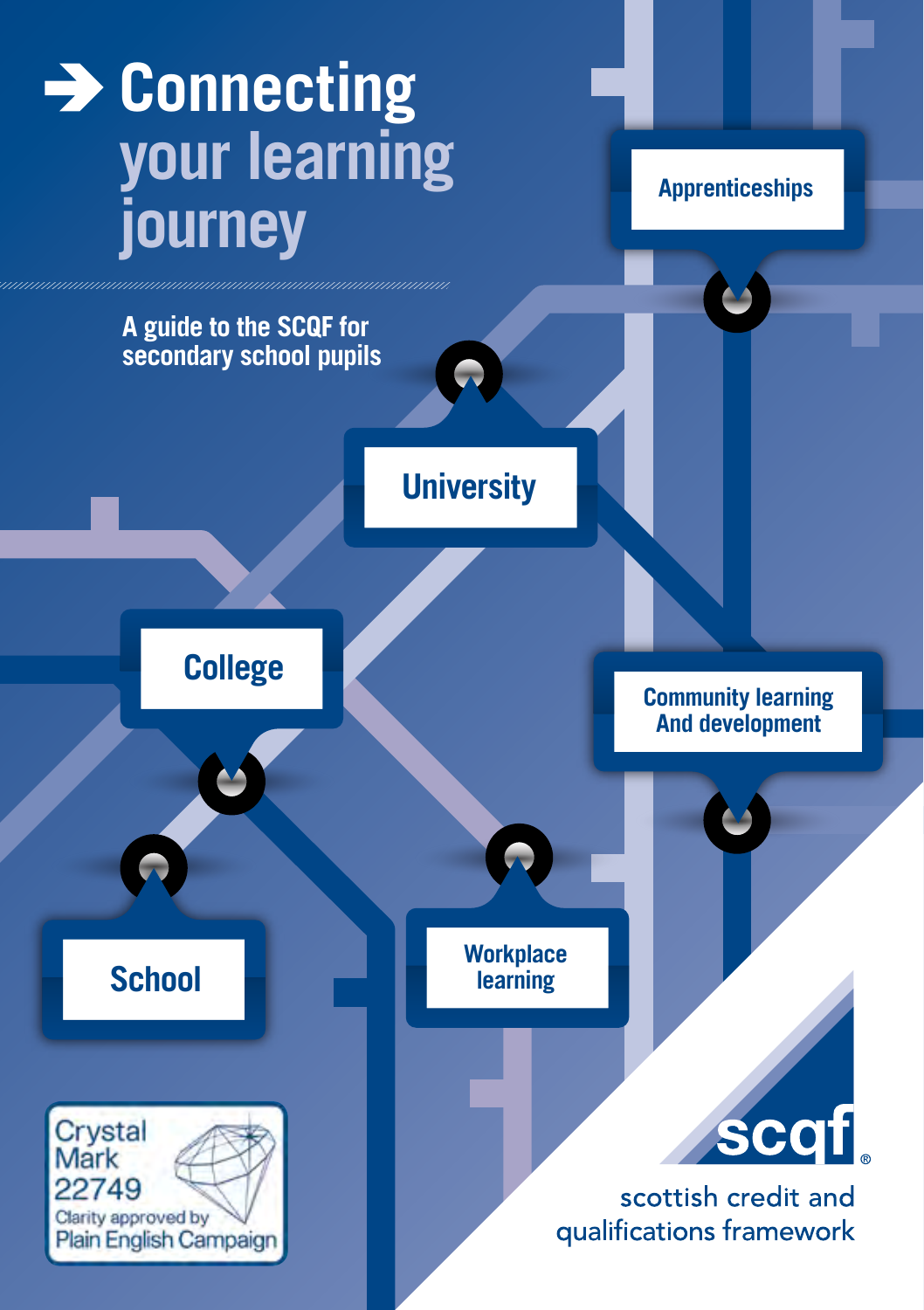

# The Scottish Credit and Qualifications Framework

| <b>SCQF</b><br><b>Levels</b> | <b>SQA Qualifications</b>                                 |                                          |                                             | <b>Qualifications of Higher</b><br><b>Education Institutions</b> | <b>Apprenticeships &amp; SVQs</b>                                                                        |                                                                                    |
|------------------------------|-----------------------------------------------------------|------------------------------------------|---------------------------------------------|------------------------------------------------------------------|----------------------------------------------------------------------------------------------------------|------------------------------------------------------------------------------------|
| 12                           |                                                           |                                          |                                             |                                                                  | <b>Doctoral Degree</b>                                                                                   | <b>Professional Apprenticeship</b>                                                 |
| 11                           |                                                           |                                          |                                             |                                                                  | <b>Masters Degree, Integrated Masters</b><br>Degree, Post Graduate Diploma,<br>Post Graduate Certificate | <b>Graduate Apprenticeship</b><br><b>Professional Apprenticeship</b><br><b>SVO</b> |
| 10                           |                                                           |                                          |                                             |                                                                  | Honours Degree, Graduate Diploma,<br><b>Graduate Certificate</b>                                         | <b>Graduate Apprenticeship</b><br><b>Professional Apprenticeship</b>               |
| 9                            |                                                           |                                          | Professional<br><b>Development Award</b>    |                                                                  | <b>Bachelors / Ordinary Degree,</b><br>Graduate Diploma, Graduate Certificate                            | <b>Graduate Apprenticeship</b><br><b>Technical Apprenticeship</b><br><b>SVO</b>    |
| 8                            |                                                           | <b>Higher National</b><br><b>Diploma</b> |                                             |                                                                  | <b>Diploma Of Higher Education</b>                                                                       | <b>Higher Apprenticeship</b><br><b>Technical Apprenticeship</b><br><b>SVO</b>      |
| $\overline{7}$               | Advanced Higher, Awards,<br><b>Scottish Baccalaureate</b> | <b>Higher National</b><br>Certificate    |                                             |                                                                  | <b>Certificate Of Higher Education</b>                                                                   | <b>Modern Apprenticeship</b><br><b>SVO</b>                                         |
| 6                            | Higher, Awards,<br><b>Skills for Work Higher</b>          |                                          |                                             |                                                                  |                                                                                                          | <b>Modern Apprenticeship</b><br><b>Foundation Apprenticeship</b><br><b>SVO</b>     |
| 5                            | National 5, Awards,<br><b>Skills for Work National 5</b>  |                                          |                                             |                                                                  |                                                                                                          | <b>Modern Apprenticeship</b><br><b>SVO</b>                                         |
| 4                            | National 4, Awards,<br><b>Skills for Work National 4</b>  | <b>National</b><br>Certificate           | <b>National</b><br><b>Progression Award</b> |                                                                  |                                                                                                          | <b>SVO</b>                                                                         |
| 3                            | National 3, Awards,<br><b>Skills for Work National 3</b>  |                                          |                                             |                                                                  |                                                                                                          |                                                                                    |
| $\overline{2}$               | National 2,<br><b>Awards</b>                              |                                          |                                             |                                                                  |                                                                                                          |                                                                                    |
|                              | National 1,<br><b>Awards</b>                              |                                          |                                             |                                                                  |                                                                                                          |                                                                                    |

# **The SCQF can:**

- help you plan your learning journey and make the right choices;
- help employers understand different qualifications;
- help universities or colleges identify the level that you have studied in a particular subject;
- recognise other areas of your learning that can help your personal development and goals for the future; and
- increase your confidence and self-esteem by showing you the level of learning you have achieved.

Don't worry if you're not familiar with some of the qualifications mentioned above. You will learn more about them as you move through school. We explain each one on the interactive Framework diagram on our website at scqf.org.uk/interactive-framework/. The website also contains a helpful video clip which explains the SCQF in relation to your SQA exam certificate. Visit scqf.org.uk/case-studies and click on page 2.

This Framework diagram shows the main SQA qualifications studied at secondary schools in Scotland. You may be surprised to know that other types of learning that you might do in your school or youth club are included on the SCQF. To check if a programme is on the SCQF, visit scqf.org.uk/the-framework/search-database/. Turn over for information about some awards you might have heard of.

## You will get to know about the Scottish Credit and Qualifications Framework (SCQF) as it appears on your SQA Scottish Qualifications Certificate which is issued in August.

## **What is the SCQF?**

The SCQF is a way of comparing and describing Scottish qualifications. It covers the qualifications you will achieve at school, college, university and in the workplace. It does this by giving each qualification a level and credit points.

The level of a qualification shows how difficult the learning is. The credit points show how much time it takes you to achieve that qualification. For example, one person may study a course at National 4 (SCQF level 4) and another at Higher (SCQF level 6). Both qualifications have 24 SCQF credit points but have different levels of difficulty.

# **What is it for?**

The SCQF helps you make sense of qualifications and plan the next stage of your learning journey. You can also compare vocational and more traditional qualifications and see that, although they are very different types of learning, in many cases they sit at the same SCQF level.